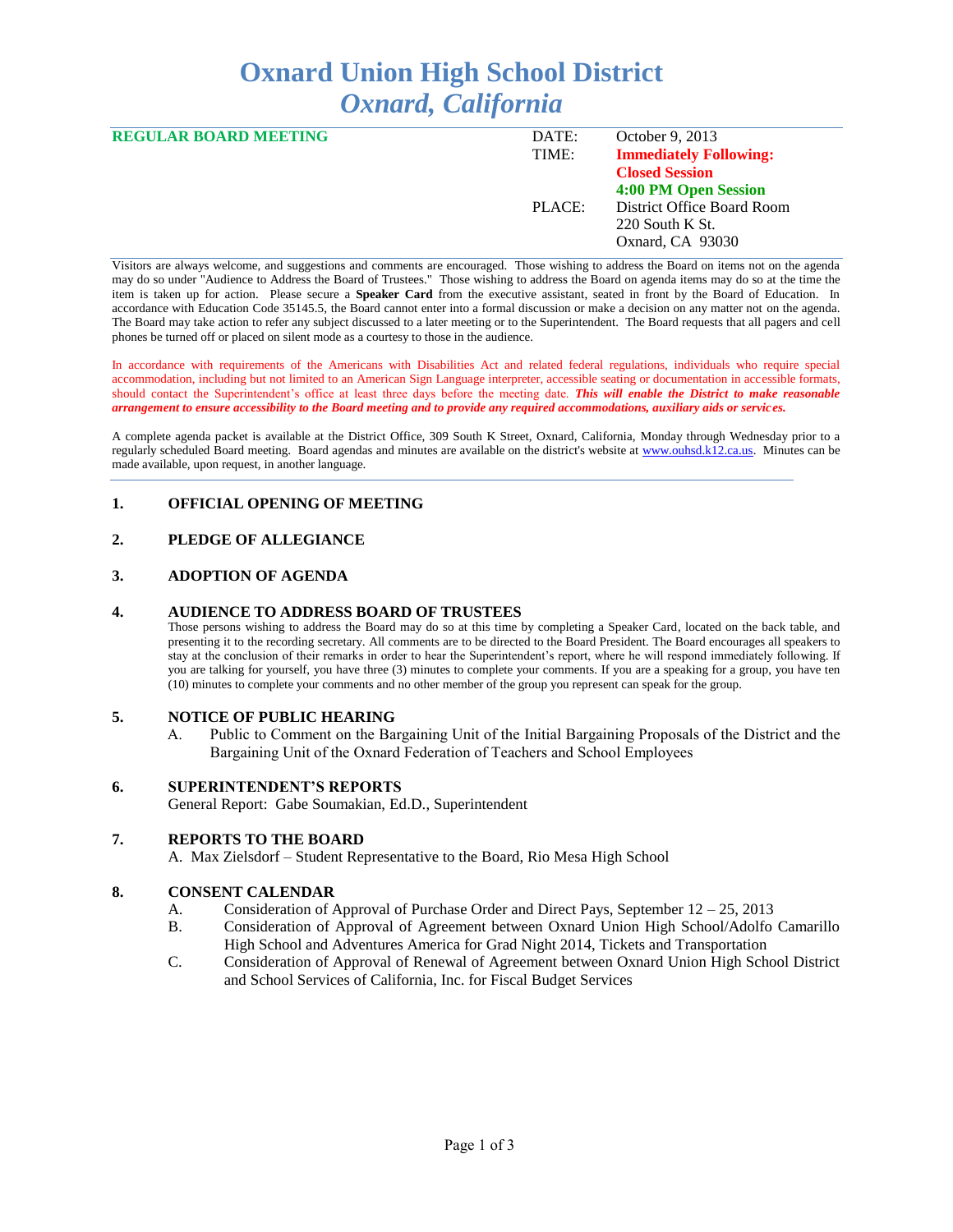Board Meeting Agenda October 9, 2013

- D. Consideration of Approval of Certificated and Classified Personnel
- E. Consideration of Approval of Revision of Student Teaching Agreement Between California State University, Northridge and the Oxnard Union High School District
- F. Consideration of Approval of Stipulated Student Expulsion by Agreement of the School Principal, the Student, and the Students' Parent/Guardian, as per Board Policy 5144, Section 22
- G. Consideration of Approval of Memorandum of Understanding between Oxnard Union High School District and Community Law Enforcement Youth Academy-After School Program/Oxnard Police Department- Nicholas Curtis, Program Director
- H. Consideration of Approval of Non-Public School Placement for Student Case Number 1-8, According to the Recommendation of the Student's IEP Team and the Director of Special Education
- I. Consideration of Approval of Quarterly Report on Williams Uniform Complaints for 1st Quarter, July 1, 2013-September 30, 2013

# **9. COMMUNITY RECOGNITION**

## **10. ACTION ITEMS**

- A. Consideration of Approval of the District's Initial Proposal to Reopen the Agreement Between the Oxnard Union High School District and the Oxnard Federation of Teachers and School Employees
- B. Consideration of Support of the Scorpion Athletic Booster Club Football Field and Track Project at Adolfo Camarillo High School
- C. Consideration of Approval of the Common Core State Standards General Spending Plan for the 2013-14 and 2014-15 Fiscal Years (Final Reading)
- D. Consideration of Adoption of Oxnard Union High School District Board Bylaw 9323: *Conduct of Board Meetings* (Second Reading)

## **11. BOARD MEMBERS' REPORTS AND COMMUNICATIONS**

**12. ITEMS FOR FUTURE CONSIDERATION** *See attached*

## **13. BOARD STUDY SESSION**

- A. Technology Update presented by Steve Dickinson and Puneet Sharma
- B. Demographic Information and Discussion of High School Boundaries presented by Steve Dickinson
- C. Construction Model and Project Labor Agreement Discussions for Rancho Campana High School – presented by Steve Dickinson

## **14. PUBLIC COMMENT ON CLOSED SESSION ITEMS**

Any member of the public may address the Board concerning a Closed Session item. Each individual speaker will be allowed three (3) minutes to speak or, in the case of a group of people speaking on a specific item, ten (10) minutes will be permitted.

## **15. CLOSED SESSION**

During this time, the Board may adjourn to Closed Session to discuss confidential material relating to the following items.

- A. Public Employee Discipline/Dismissal/Release/Appointment [Government Code Section 54957(b)(1)]
- B. Consideration of Confidential Student Issues Other Than Expulsion and Suspension, Pursuant to Education Code §35146
- C. Student Personnel: [Education Code §35146, 48912, 48919]